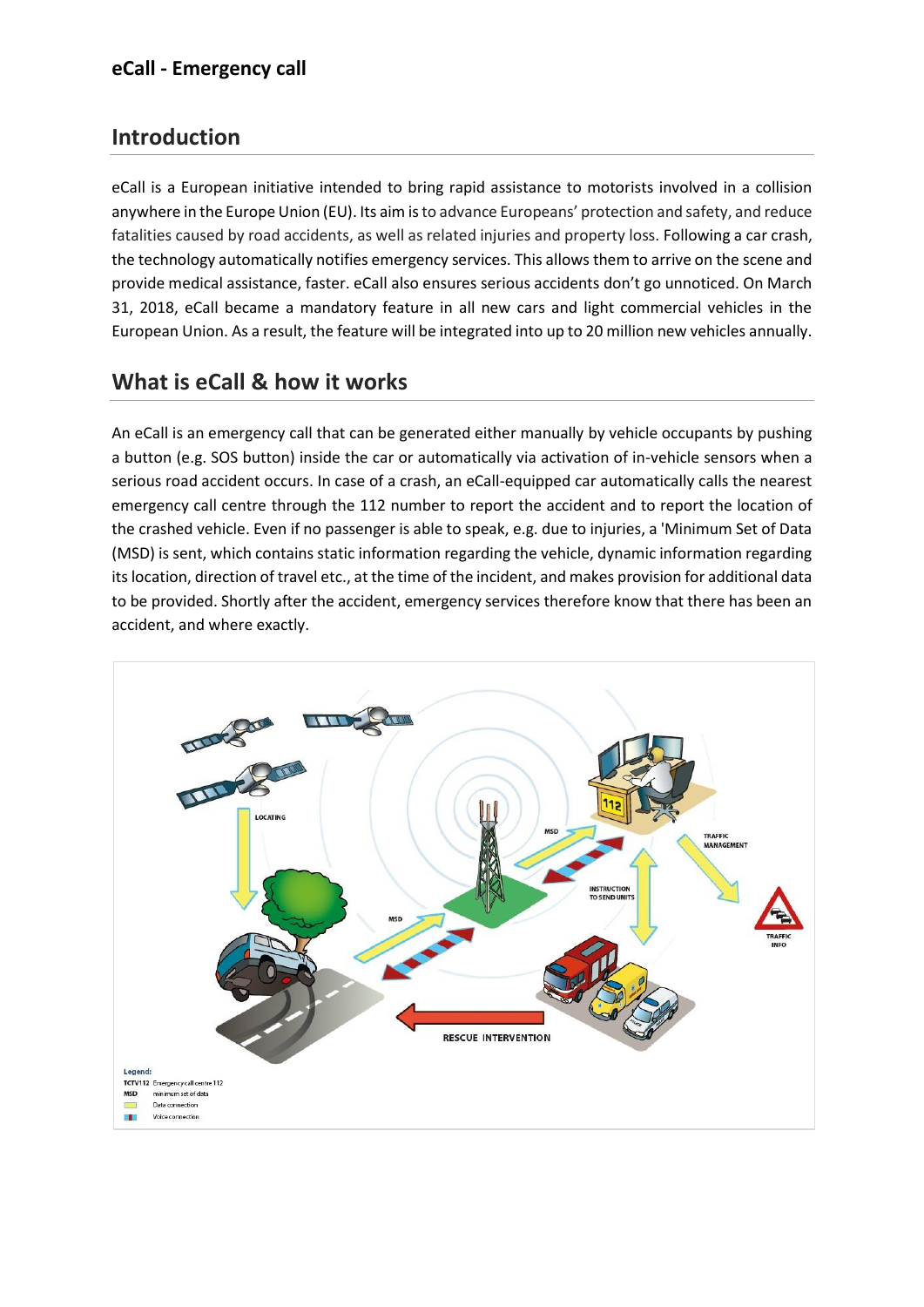In case of a serious crash in a remote area, valuable time may go by before the crash is reported. Also bystanders or passengers have difficulty in reporting the exact location of the crashed vehicle. The eCall system installed in the vehicle can overcome these problems by sending an automatic message in a European standardized format, containing the location of the vehicle on the basis of an in-built Global Positioning System (GPS) location device. The message will go to the 'Public Safety Answering Point (PSAP)' (fire brigade, police or ambulance call centre), where a decision is made on the appropriate response to the alert. As time is of the essence in this kind of emergency, this process will save valuable time. The Public Safety Answering Points are not yet set and equipped to receive the message in the European standardized format in all European Countries.

## **eCall Models**

There are three main models that portray the possible functioning of eCall. These models are not exhaustive but merely indicate some major characteristics. The main differences between the models are:

- All eCalls and 112 calls are routed (or not) to the same PSAP
- Manual and automatic eCalls are routed (or not) to the same PSAP

**Model 1:** eCalls routed as 112 calls: The most appropriate Public Safety Answering Point (PSAP) receives 112 calls and eCalls.

**Model 2:** eCalls routed to a PSAP dedicated only to eCalls: 112 calls continue to be routed to the 112 PSAP. An eCall is identified in the network thanks to the "**eCall flag**", which indicates that the call is not a usual emergency call but rather an "eCall". That way, it can be routed accordingly by mobile network operators. A Member State can choose to outsource the reception of an eCall to a **third party** instead of a public authority. In this case, eCall is not going to be handled by a public authority, but instead, a private company will manage the state's eCall service based on 112.

**Model 3:** Manually triggered eCalls and automatically triggered eCalls are routed to different PSAPs: It is possible that it can be the same PSAP as for 112 calls. A PSAP that receives the manually triggered eCall can also be the same PSAP receiving traditional 112 calls.

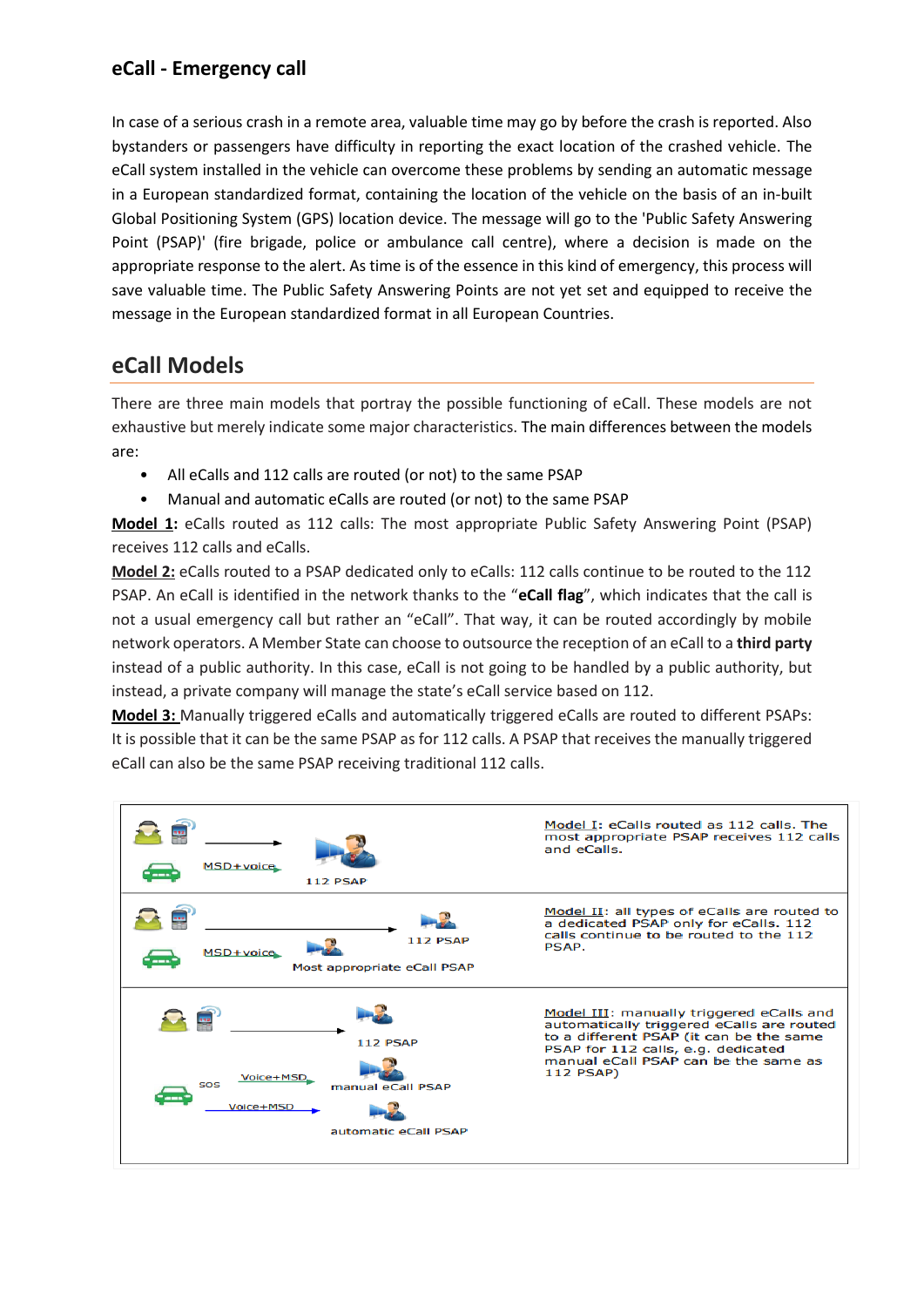*Note 1: eCall flag is a recommendation made by the European Commission. So far, Mobile Network Operators are not obliged to implement it and very few have done so, despite the fact that it is of crucial importance in order to distinguish between 112 calls and 112 eCalls.* 

*Note 2: Private companies can offer services similar to the public eCall on their own, called Third-Party-Service eCall (or, TPS eCall), usually as part of a broader set of telematics services*.

**The TPS service that operates privately, is allowed under the three following prerequisites:**

- *1. the TPS eCall in-vehicle system shall comply with the standard EN 16102:2011 'Intelligent transport systems – eCall – Operating requirements for third party support';*
- *2. manufacturers shall ensure that there is only one system active at a time and that the 112-based eCall in-vehicle system is triggered automatically in the event that the TPS eCall in-vehicle call system does not function;*
- *3. manufacturers shall include in the owner's manual that the owner may at any time choose to use the 112-based eCall in-vehicle system instead of a TPS in-vehicle system.*

## **What are the expected benefits from eCall?**

eCall has the potential to save many lives by shortening the reaction time of emergency services. This means that ambulances, fire engines and the police can intervene as quickly as possible within the 'golden hour', the first hour after the accident when chances of survival are still high. The aim is to reduce the consequences of injury to prevent death and disability.

A [Swedish](https://ec.europa.eu/transport/road_safety/specialist/knowledge/postimpact/the_problem_road_traffic_injury_consequences/survivable_and_non_survivable_road_traffic_injury_en) study into survivability in fatal road traffic crashes concluded that 48% of those who died sustained non-survivable injuries. Out of the group who sustained survivable injuries, 5% were not located in time to prevent death, 12% could have survived had they been transported more quickly to hospital and a further 32% could have survived if they had been transported quickly to an advanced trauma centre.

The European Commission estimated that 112 eCall can speed up emergency response time by 50% in countryside and by 40% in urban areas. By arriving on the scene earlier, any injuries severity can be reduced by 15%. In addition to saving around 2,500 lives annually in the EU, eCall can decrease the financial impact caused by traffic accident by up to €160 billion each year. eCall will be mandatory in the European Union, and operational in Iceland, Norway and Switzerland. The Russian Federation have developed a similar system called ERA GLONASS. The EU and Russia have been working together to make eCall and ERA GLONASS interoperable so that eCall also works in Russia and ERA GLONASS in the EU.

## **Legislation and regulation**

### **Legislation**

**On 13 June 2013**, the Commission adopted **two proposals** that complete the Commission strategy on eCall:

• **Public Safety Answering Points**: a [proposal for a Decision of the EU Parliament \(EP\) and Council](http://eur-lex.europa.eu/legal-content/EN/AUTO/?uri=CELEX:52013PC0315)  [on the deployment of the interoperable EU-wide eCall](http://eur-lex.europa.eu/legal-content/EN/AUTO/?uri=CELEX:52013PC0315) in the PSAPs, in accordance with the specifications laid down by [Delegated Regulation \(EU\) No 305/2013:](http://eur-lex.europa.eu/legal-content/EN/AUTO/?uri=CELEX:32013R0305)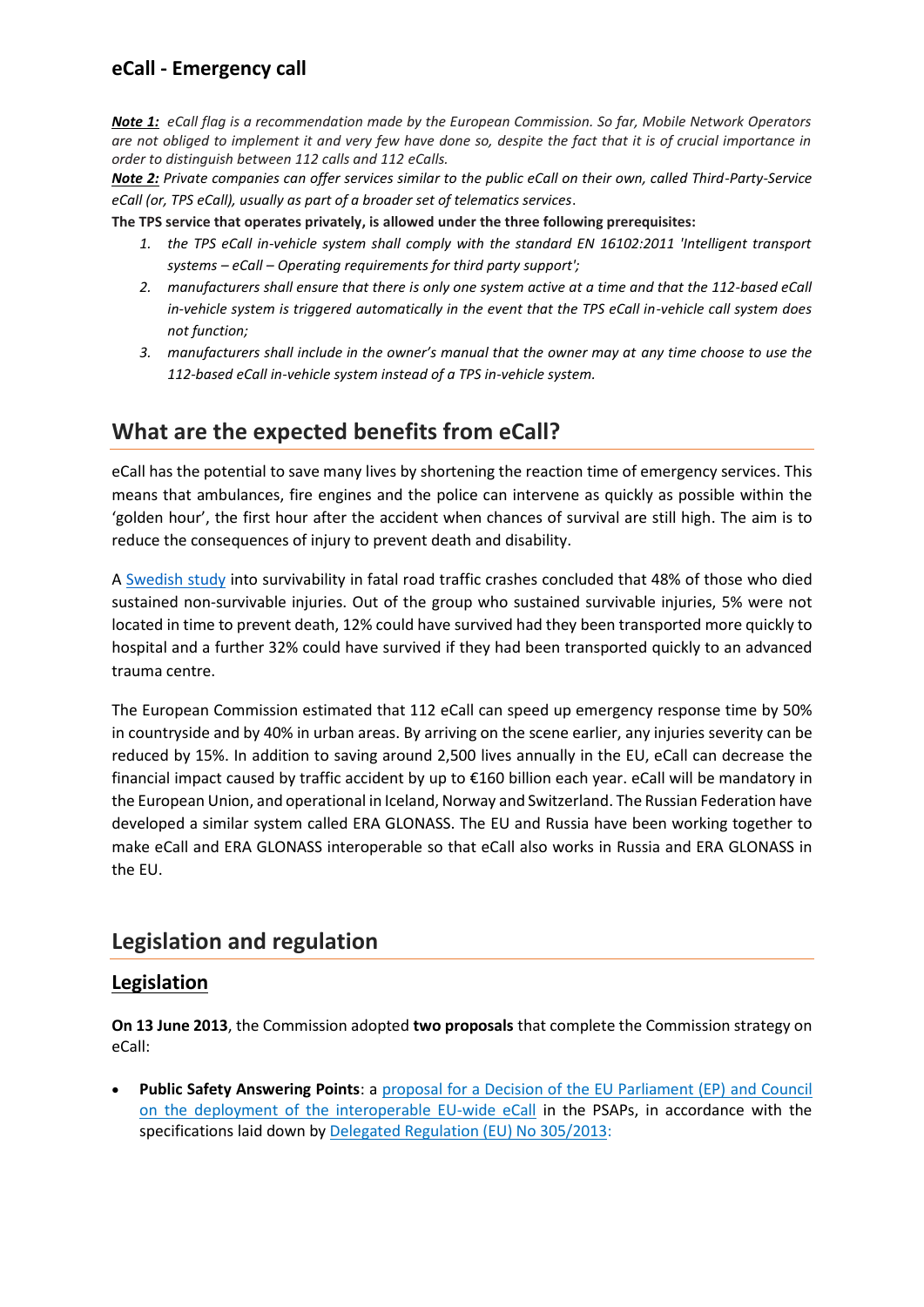[Proposal for a Decision of the EU Parliament \(EP\) and Council on the deployment of the interoperable](http://eur-lex.europa.eu/legal-content/EN/AUTO/?uri=CELEX:52013PC0315)  [EU-wide eCall](http://eur-lex.europa.eu/legal-content/EN/AUTO/?uri=CELEX:52013PC0315)

[European Parliament / Legislative Observatory \(2013/0166\(COD\)\)](http://www.europarl.europa.eu/oeil/popups/ficheprocedure.do?reference=2013/0166(COD)&l=en)

**In May 2014**, the European Parliament and the Council found an **agreement on this proposal** that provided for:

- the deployment, at least 6 months before the date of application of the Regulation concerning the mandatory fitting of the eCall device in vehicles (personal cars and commercial light vehicles), of the eCall infrastructure required for the handling of all eCalls on the EU territory, with a final deadline for the deployment set at October 1, 2017.
- the right of each Member State to organise its emergency services in the way most cost effective and appropriate to its needs, including the right to let private organisations recognised by the Member State deal with the receipt and handling of eCalls, in accordance with the specifications laid down by [Delegated Regulation \(EU\) No 305/2013](http://eur-lex.europa.eu/legal-content/EN/AUTO/?uri=CELEX:32013R0305) .
- 112 eCalls handling free of charge for the users.

The [Decision No 585/2014/EU](http://eur-lex.europa.eu/legal-content/EN/AUTO/?uri=CELEX:32014D0585) was published in the Official Journal on 3 June 2014.

• **In-vehicle system**: a proposal under the framework provided by Directive 2007/46/EC to mandate eCall in all new types of M1 and N1 vehicles (passenger cars and light duty vehicles).

[Proposal for a Regulation of the European Parliament and of the Council concerning type-approval](http://eur-lex.europa.eu/legal-content/EN/AUTO/?uri=CELEX:52013PC0316)  [requirements for the deployment of the eCall in-vehicle system and amending Directive 2007/46/EC](http://eur-lex.europa.eu/legal-content/EN/AUTO/?uri=CELEX:52013PC0316)

[European Parliament / Legislative Observatory \(2013/0165\(COD\)\)](http://www.europarl.europa.eu/oeil/popups/ficheprocedure.do?lang=en&reference=2013/0165(COD))

**In April 2015,** the European Parliament and the Council found an **agreement on this proposal** that provided for:

- the mandatory fitting of 112-based eCall in-vehicle system on all new types of M1 and N1 vehicles from 31 March 2018 onward.
- the right of the vehicle owner to use a TPS eCall in-vehicle system providing a similar service, in addition to the 112-based eCall in-vehicle system

The [Regulation \(EU\) 2015/758](http://eur-lex.europa.eu/legal-content/EN/AUTO/?uri=CELEX:32015R0758) was published in the Official Journal on 19 May 2015.

[Commission Implementing Regulation \(EU\) 2017/78](http://eur-lex.europa.eu/legal-content/EN/AUTO/?uri=CELEX:32017R0078) and [Commission Delegated Regulation \(EU\)](http://eur-lex.europa.eu/legal-content/EN/AUTO/?uri=CELEX:32017R0079)  [2017/79](http://eur-lex.europa.eu/legal-content/EN/AUTO/?uri=CELEX:32017R0079) were published in the Official Journal on 17 January 2017.

### **Regulation**

Of the three technical elements necessary to make 112-based eCall work 1) Vehicle 2) Mobile Network 3) Public Safety Answering Point, items 1 and 3 are mandated. Third party service providers are also part of this regulation. All the necessary measures for legislation have now been completed; the current requirements can be found below.

#### *1. Public Safety Answering Points:*

• the deployment, of the eCall infrastructure required for the handling of eCalls on the EU territory, with a final deadline for the deployment set at October 1, 2017.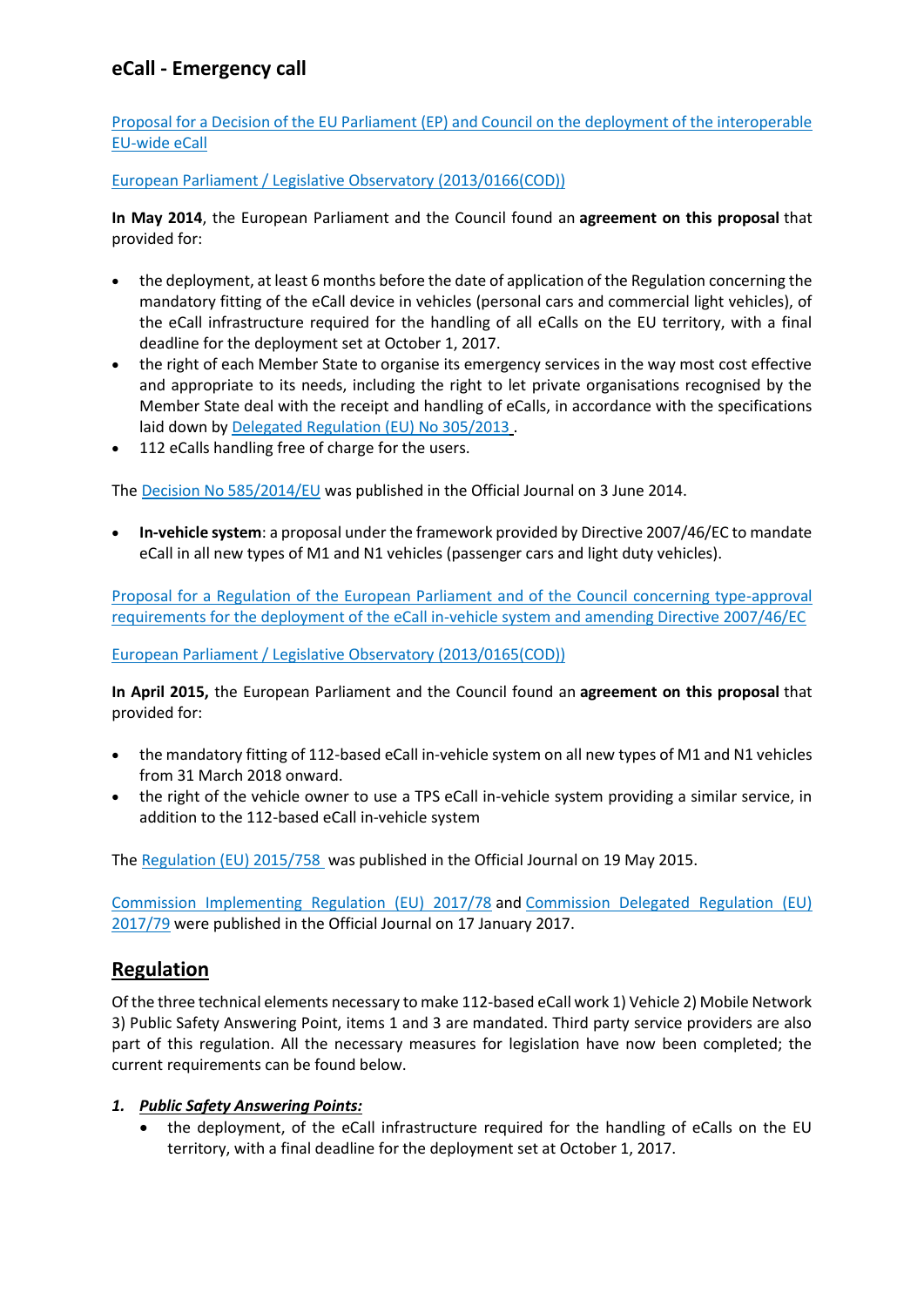- the right of each Member State to organise its emergency services in the way which is most cost effective and appropriate to its needs.
- 112 eCall handling free of charge for the users.

#### *2. In-vehicle equipment:*

• The legislation for the in-vehicle equipment is dealt with by an amendment to the Type Approval Regulations. eCall will form part of the type approval regulation for all new types of M1 and N1 vehicles (passenger cars and light duty vehicles) from 31st of March 2018.

*With effect from 31 March 2018, national authorities shall only grant EC type-approval in respect of the 112 based eCall in-vehicle system to new types of vehicles and to new types of 112-based eCall in-vehicle systems, components and separate technical units designed and constructed for such vehicles which comply with this Regulation and the delegated and implementing acts adopted pursuant to this Regulation.* 

#### *3. Third Party Service (TPS) provider:*

• Third Party Services are allowed but not mandatory. They shall comply with the standard EN 16102:2011.

### **eCall Standards**

ETSI's Mobile Standards Group Technical Committee, together with the 3GPP (Third Generation Partnership Project) has developed the standards which describe the transmission of eCall data. 3GPP has specified the eCall service telecommunications requirements, data transmission protocols and network signaling aspects. The in-band modem used to transfer the MSD from the vehicle to the PSAP has also been specified by 3GPP. The Minimum Set of Data (MSD) has been defined by CEN Technical Committee 278. ETSI TC MSG has provided overall guidance and has developed standardized test specifications to enable eCall equipment manufacturers to ensure the interoperability of their products. A list of published standards relevant to eCall is summarized below:

| List of Standards related eCall                      |                     |                                                                                                      |  |
|------------------------------------------------------|---------------------|------------------------------------------------------------------------------------------------------|--|
| <b>Description</b>                                   | Reference           | <b>Title</b>                                                                                         |  |
| eCall minimum set<br>of data                         | <b>CEN EN 15722</b> | Road transport and traffic telematics $-$ eSafety $-$ eCall<br>minimum set of data - Draft EN 081018 |  |
| Pan European<br>eCall Operating<br>Requirements      | <b>CEN EN 16072</b> | Intelligent transport systems - eSafety - Pan European<br>eCall - Operating requirements             |  |
| High Level<br>Application<br>Protocols               | <b>CEN EN 16062</b> | Intelligent Transport Systems - eCall - High Level<br><b>Application Protocols</b>                   |  |
| End to end<br>conformance<br>testing                 | <b>CSN EN 16454</b> | eCall end to end conformance testing                                                                 |  |
| Operating<br>requirements for<br>third party support | <b>CSN EN 16102</b> | eCall Operating requirements for third party support                                                 |  |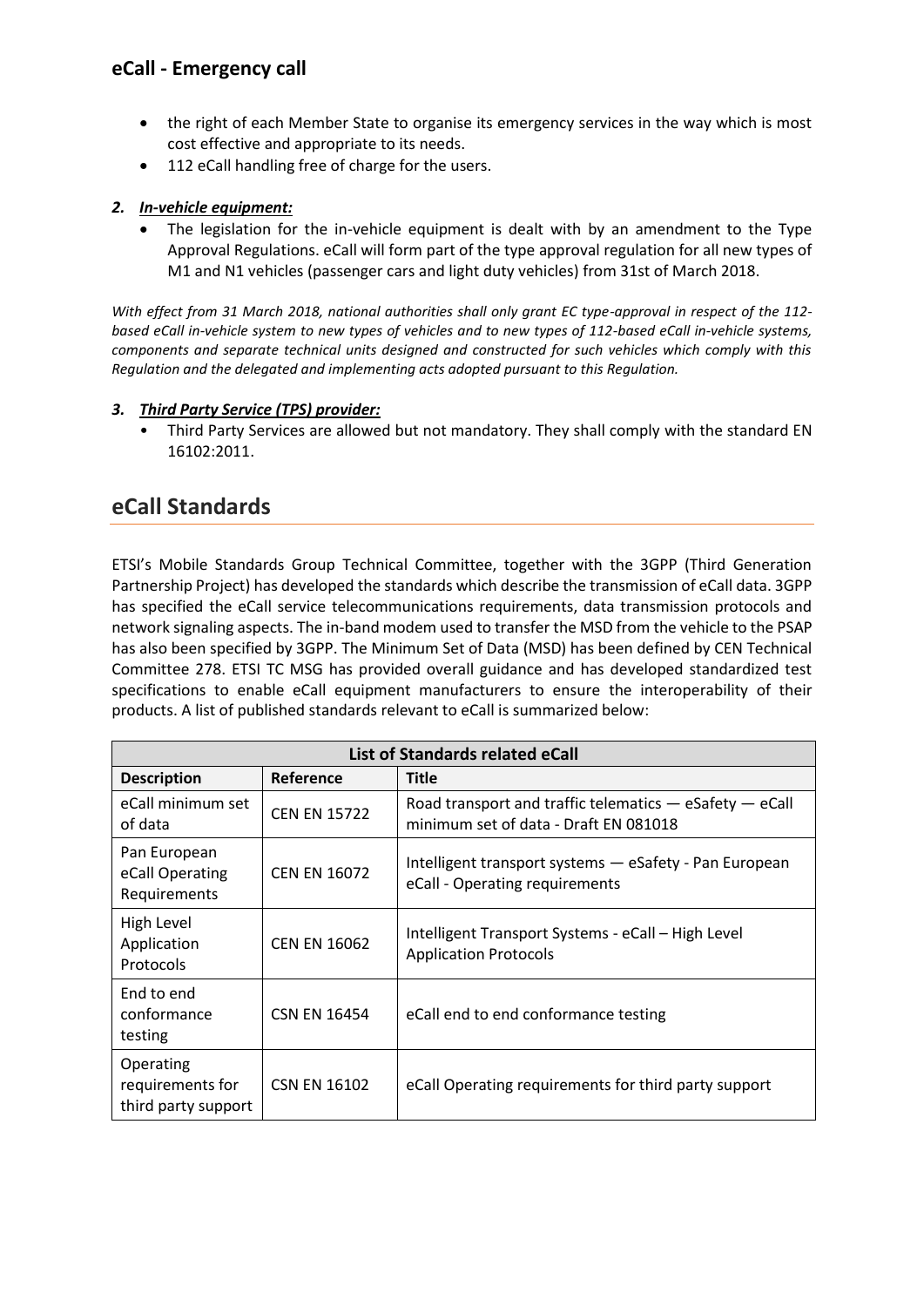| Third party<br>services supported<br>eCall-Operating<br>requirements      | <b>CEN EN 16102</b>                      | Intelligent transport systems - ESafety - Third party<br>services supported eCall -Operating<br>requirements                                                                                     |
|---------------------------------------------------------------------------|------------------------------------------|--------------------------------------------------------------------------------------------------------------------------------------------------------------------------------------------------|
| Data registry<br>procedures                                               | ISO/EN<br>24978:2009                     | Intelligent transport systems - ITS Safety and emergency<br>messages using any available wireless media - Data<br>registry procedures                                                            |
| eCall requirements<br>for data<br>transmission                            | 3GPP TS 22.101<br>ETSI TS 122 101        | 3rd Generation Partnership Project; Technical<br>Specification Group Services and System Aspects Service<br>aspects; Service principles (Release 9)                                              |
| eCall Discriminator<br>Table 10.5.135d                                    | 3GPP TS 24.008<br>ETSI TS 124 008        | 3rd Generation Partnership Project; Technical<br>Specification Group Core Network and Terminals; Mobile<br>radio interface Layer 3 specification; Core network<br>protocols; Stage 3 (Release 8) |
| eCall Data Transfer<br>- General<br>Description                           | 3GPP TS 26.267<br>ETSI TS 126 267        | 3rd Generation Partnership Project; Technical<br>Specification Group Services and System Aspects; eCall<br>Data Transfer; In-band modem solution; General<br>description (Release 8)             |
| eCall Data Transfer<br>- ANSI-C Reference<br>Code                         | 3GPP TS 26.268<br><b>ETSI TS 126 268</b> | 3rd Generation Partnership Project; Technical<br>Specification Group Services and System Aspects; eCall<br>Data Transfer; In-band modem solution; ANSI-C reference<br>code (Release 8)           |
| eCall Data Transfer<br>- Conformance<br><b>Testing</b>                    | 3GPP TS 26.269<br>ETSI TS 126 269        | 3rd Generation Partnership Project; Technical<br>Specification Group Services and System Aspects; eCall<br>Data Transfer; In-band modem solution; Conformance<br>testing (Release 8)             |
| eCall Data Transfer<br>- Characterisation<br>Report                       | 3GPP TS 26.969<br>ETSI TS 126 969        | 3rd Generation Partnership Project; Technical<br>Specification Group Services and System Aspects; eCall<br>Data Transfer; In-band modem solution; Characterisation<br>Report (Release 8)         |
| eCall Data Transfer<br>- Technical Report<br>- Characterisation<br>Report | 3GPP TR 26.969<br><b>ETSI TR 126 969</b> | 3rd Generation Partnership Project; Technical<br>Specification Group Services and System Aspects; eCall<br>Data Transfer; In-band modem solution; Characterisation<br>Report (Release 8)         |

The communications standards can be obtained through ETSI using the following [link](http://www.etsi.org/standards-search?page=1&search=eCall&matchall=true&matchany=false&matchexact=true&title=true&keywords=true&ed=true&versions=false)

# **Glossary**

| Acronym     | <b>Expansion</b>                     |
|-------------|--------------------------------------|
| eCall       | <b>Emergency Call</b>                |
| EU          | <b>Europe Union</b>                  |
| <b>GPS</b>  | <b>Global Positioning System</b>     |
| <b>PSAP</b> | <b>Public Safety Answering Point</b> |
| <b>MSD</b>  | Minimum Set of Data                  |
| EP          | <b>EU Parliament</b>                 |